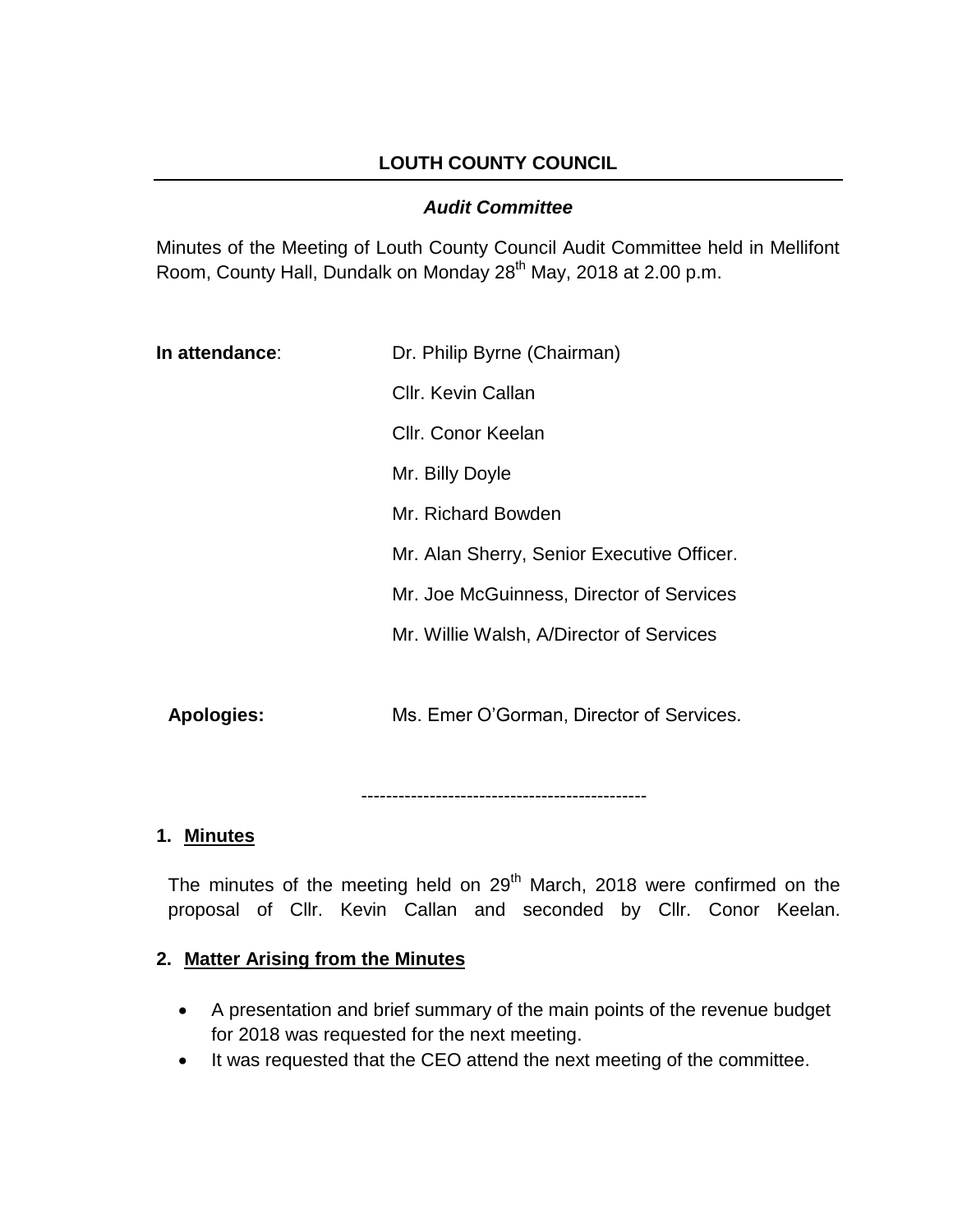- It was agreed to review the inventory of internal audit reports circulated to the members and ensure all reports from 2016 and 2017 were detailed and that the comment field was updated and if possible related to the risk register.
- The need for a risk management policy was emphasised and it was requested that it should be circulated to the committee.
- It was requested that the risk register be circulated to the committee.
- Any minutes or report in relation to the meeting of NOAC and the senior management team was requested to be circulated to the committee.
- Details in relation to the bramble lodge property were requested.

# **3. Conflicts of Interest**

The Chairman, Dr. Philip Byrne offered the members an opportunity to raise at this point any matters where they felt there would be a conflict of interest in regard to items listed on the agenda. There were no conflicts noted.

## **4. Management of Claims Risk Internal Audit Report**

Jonathan Buick of ASM highlighted the main points of the report and Willie Walsh answered questions from the members. The committee noted the report.

## **5. Procurement & Contract Management Internal Audit Report**

Jonathan Buick of ASM highlighted the main points of the report and Alan Sherry answered questions from the members. The committee noted the report and expressed their concern at the findings of a second audit in relation to procurement and suggested the Chair write to the Chief Executive in relation to the matter.

## **6. Audit Reports Update**

The committee noted the report circulated by ASM

## **7. Risk Register**

Joe McGuinness, Director of Services gave a presentation to the members in relation to his directorate and answered questions from the members.

## **8. AOB**